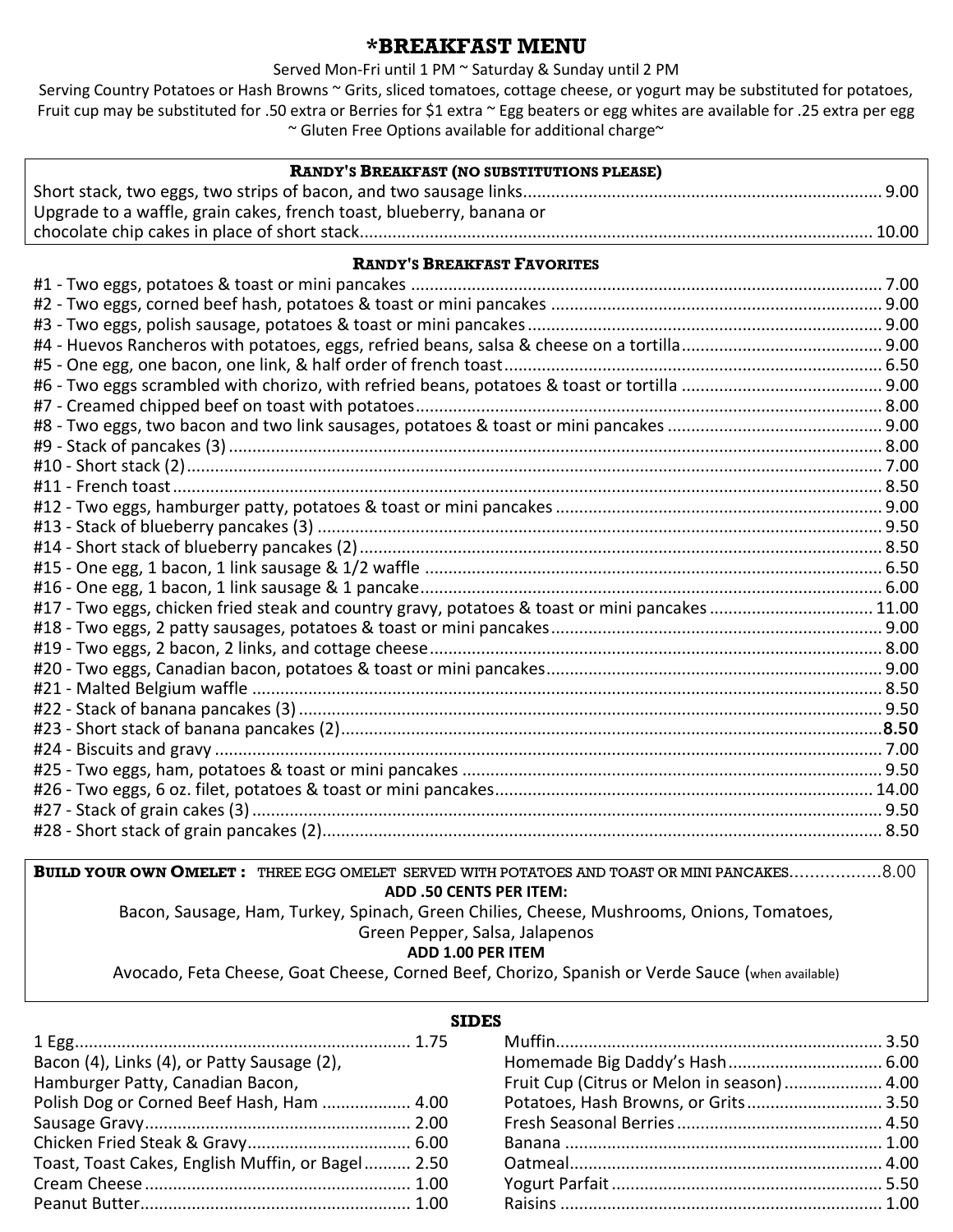## **\*BREAKFAST MENU**

### Served Mon-Fri until 1 PM ~ Saturday & Sunday until 2 PM

Serving Country Potatoes or Hash Browns ~ Grits, sliced tomatoes, cottage cheese, or yogurt may be substituted for potatoes, Fruit cup may be substituted for .50 extra or Berries for \$1 extra ~ Egg beaters or egg whites are available for .25 extra per egg ~ Gluten Free Options available for additional charge~

### **SPICY BIG DADDY'S HASH**

|--|--|--|--|

#### **RANDY'S BREAKFAST SENSATIONS**

| Breakfast Sandwich - A fried egg, bacon, Canadian bacon or patty sausage, & cheese                               |  |
|------------------------------------------------------------------------------------------------------------------|--|
|                                                                                                                  |  |
|                                                                                                                  |  |
| Breakfast Burrito - Scrambled eggs with cheese, and choice of bacon, ham, sausage, or chorizo in a tortilla with |  |
|                                                                                                                  |  |
| Hungry Man - Two eggs, two bacon, two links, patty sausage, ham, potatoes & toast or mini pancakes  11.50        |  |
| The BIG BOY Sandwich - Two fried eggs, 4 pieces of bacon, and cheese, on grilled Texas toast, with potatoes 9.50 |  |
|                                                                                                                  |  |

#### **SKILLETS**

#### OVER POTATOES WITH TOAST OR TORTILLA SERVED WITH A SIDE OF SALSA

| Mexican - Scrambled eggs with cheddar cheese, onions, tomatoes, ham, and jalapeños  10.00                        |  |
|------------------------------------------------------------------------------------------------------------------|--|
| Polish - Scrambled eggs with Polish sausage, cheddar cheese, onions, tomatoes, and peppers 10.00                 |  |
|                                                                                                                  |  |
| Farm Fresh - Scrambled eggs with tomatoes, cheddar cheese, ham, mushrooms, and spinach 10.00                     |  |
| Skinny Skillet - Scrambled egg whites with spinach, mushrooms, feta cheese, and avocado over a "mini" portion of |  |
|                                                                                                                  |  |

### **FROM THE GRIDDLE**

| Camelback Cake - One grain cake piled high with walnuts, bananas, blueberries, and strawberries then sprinkled    |  |
|-------------------------------------------------------------------------------------------------------------------|--|
|                                                                                                                   |  |
| Bananas Foster Waffle - A malted Belgium waffle topped with sliced bananas, vanilla ice cream, caramel, & whipped |  |
|                                                                                                                   |  |
| Ice Cream Waffle - A malted Belgium waffle topped with your choice of ice cream and whipped cream  9.50           |  |
|                                                                                                                   |  |
| Reese's Pancakes - Two pancakes with chocolate chips and Reese's chips and powdered sugar 8.00                    |  |
| Birthday Cakes - Two buttermilk pancakes with rainbow sprinkles, topped with whipped cream and a cherry 8.00      |  |

### **HEALTHY ALTERNATIVES**

| Healthy Choice - A mini egg white omelette with your choice of 3 items served with yogurt and citrus fruit  9.50     |
|----------------------------------------------------------------------------------------------------------------------|
| Lean Wrap - Scrambled egg whites with turkey sausage and pepper jack cheese in a whole wheat tortilla served with    |
|                                                                                                                      |
| Slim Sandy - Two egg whites, spinach, tomato, and feta cheese on an English muffin with yogurt or citrus fruit  8.00 |
|                                                                                                                      |
| Hulk's Breakfast - Scrambled egg whites with spinach, served with a grilled chicken breast, side of avocado, toast,  |
|                                                                                                                      |
| Avocado Toast - Avocado, Sliced Tomatoes, Everything Seasoning, and Balsamic Glaze on Toast                          |
| 1 Slice5.50 2 Slices8.50                                                                                             |

### **GLUTEN FREE PANCAKES**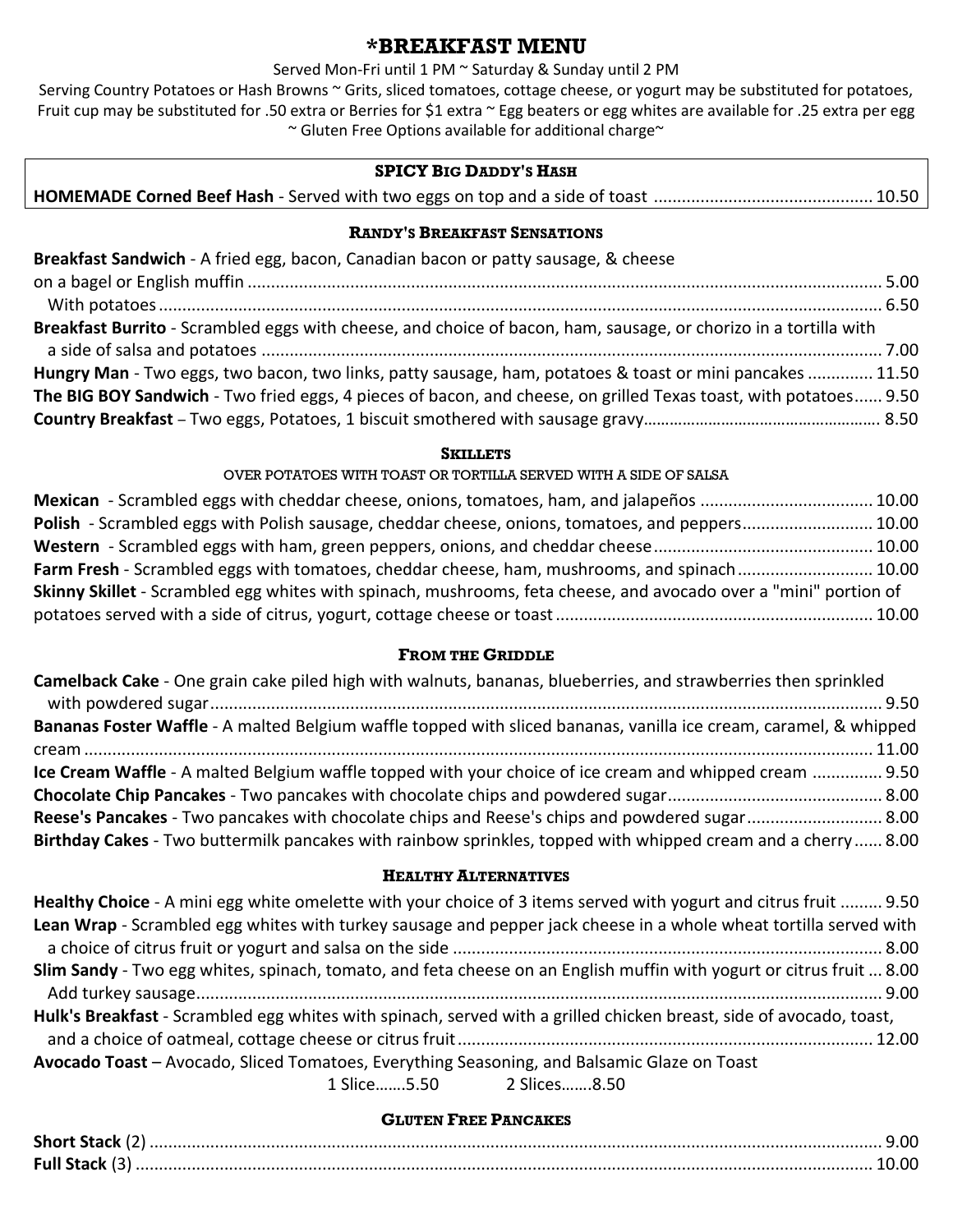## **HOMEMADE SOUPS & CHILI**

| Bowl. |  |
|-------|--|
|       |  |
|       |  |

# **SALAD CREATIONS**

| BBQ Chicken Salad Chopped Salad with Tomatoes, Bacon Crumbles, Shredded Cheddar, and Tortilla Strips, tossed      |
|-------------------------------------------------------------------------------------------------------------------|
| with Ranch Dressing, Topped with BBQ Chicken Breast and a Fried Onion Ring, then drizzled with BBQ Sauce. 11.00   |
| Buffalo Chicken Salad Mixed Greens with Bleu Cheese Crumbles, Tomatoes, Cucumbers, Red Onions, Croutons,          |
| topped with SPICY Buffalo Fried Chicken Strips, and Served with a Side of Bleu Cheese Dressing 11.00              |
| Santa Fe Chopped Salad Chopped Salad Tossed with Chopped Chicken Breast, Cheddar Cheese, Tomatoes, Black          |
|                                                                                                                   |
| Chopped California Cobb Chopped Salad Tossed with Chopped Chicken Breast, Bacon Crumbles, Avocado, Egg,           |
|                                                                                                                   |
| Cobb Salad Mixed Greens with Chopped Turkey, Avocado, Bacon, Egg, Tomatoes, Bleu Cheese Crumbles,                 |
|                                                                                                                   |
| Chef Salad Mixed Greens with Turkey, Ham, Swiss, Cheddar, Egg, Tomatoes, and Choice of Dressing 11.00             |
| Sedona Salad Chopped Salad tossed with Avocado, Pepper Jack & Cheddar Cheese, Tomatoes, Tortilla Strips,          |
| our Spicy Chipotle Black Bean Patty & Ranch Dressing topped with a Dash of BBQ Sauce 11.00                        |
| La Jolla Salad Romaine Lettuce with Feta Cheese, Strawberries, Mandarin Oranges, Candied Pecans, Grilled Chicken, |
| .11.00                                                                                                            |

**Greek Salad** Tossed Salad with Green Pepper, Cucumber, Onion, Tomatoes, Feta Cheese, and Greek Olives, Tossed in Greek Dressing............................................................................................................................................ 8.00 **Caesar Salad** Romaine Lettuce, Croutons, and Parmesan Cheese, Tossed in Caesar Dressing.................................. 7.00 **Spinach Salad** Spinach with Mushrooms, Bacon, Egg, and Tomatoes, with a Side of Honey Mustard Dressing....... 8.00

## **Available to add to your salad:**

| Grilled Chicken Breast, Fried Chicken Strips, or Tuna Salad\$3.00 |  |  |
|-------------------------------------------------------------------|--|--|
|                                                                   |  |  |

## **RANDY'S FAVORITES**

| Hot Roast Beef, Turkey, or Meatloaf Sandwich on Your Choice of Bread with Mashed Potatoes, Gravy, and |  |
|-------------------------------------------------------------------------------------------------------|--|
|                                                                                                       |  |
|                                                                                                       |  |
|                                                                                                       |  |
|                                                                                                       |  |
| Garden Quesadilla Jack Cheese with Tomatoes, Mushrooms, Green Peppers, Onions, and Avocado on a       |  |
|                                                                                                       |  |
|                                                                                                       |  |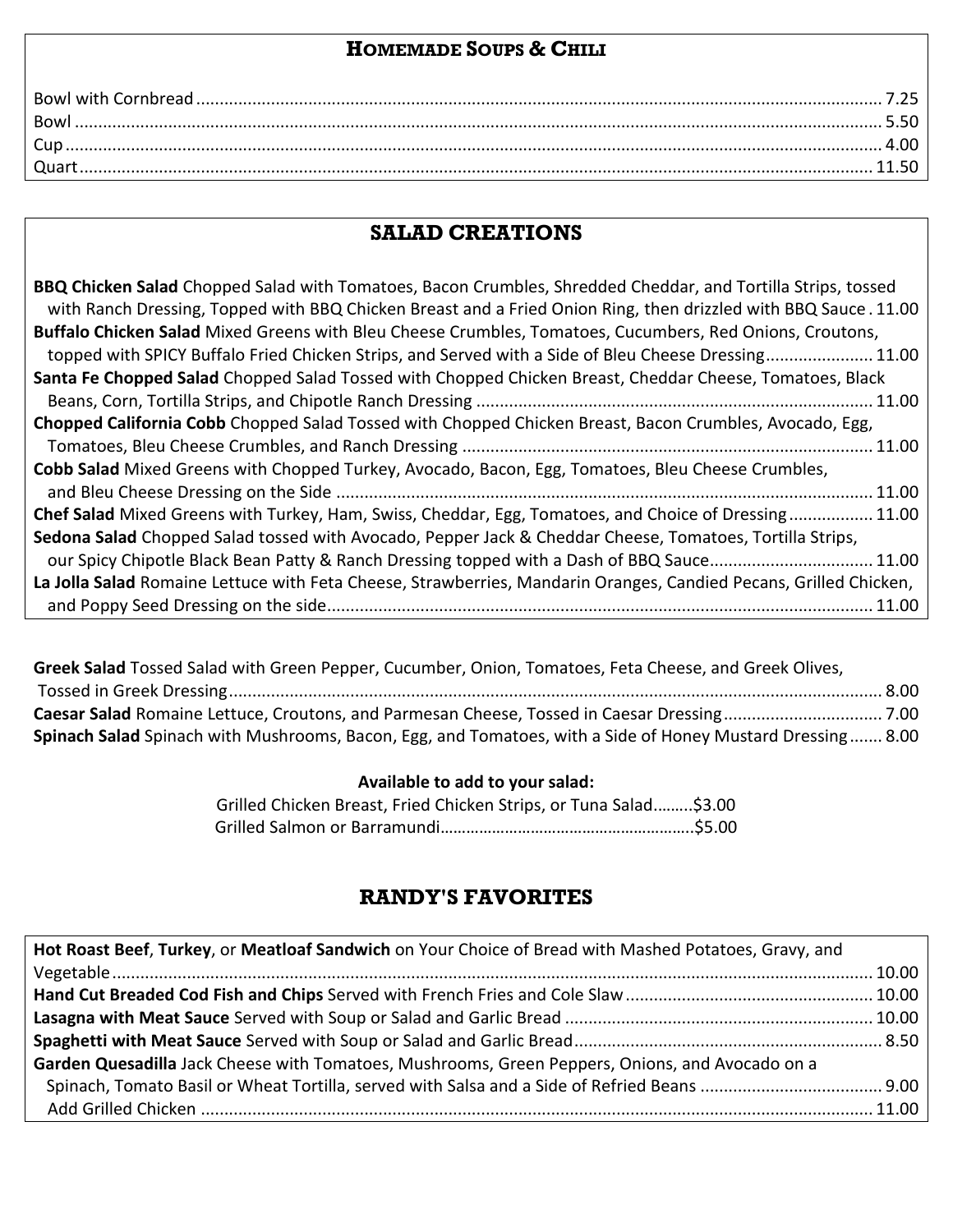# **Lunch Delights**

| Served Until 4 PM Monday - Saturday                                                              |  |
|--------------------------------------------------------------------------------------------------|--|
|                                                                                                  |  |
|                                                                                                  |  |
|                                                                                                  |  |
|                                                                                                  |  |
| Grilled Fresh Trout or Grilled Barramundi or Broiled Salmon Served with Rice and Vegetable 12.00 |  |
|                                                                                                  |  |
|                                                                                                  |  |
|                                                                                                  |  |

## **SANDWICHES**

| All sandwiches come on your choice of bread (Whole Wheat, Rye, Sourdough, White, as a Wrap, or (Gluten Free add \$1)<br>All COLD sandwiches come with lettuce and tomato.             |  |
|---------------------------------------------------------------------------------------------------------------------------------------------------------------------------------------|--|
| The following sandwiches include your choice of: French Fries, House Chips, Cole Slaw, Cottage Cheese, Baked Beans<br>Applesauce, Potato Salad.                                       |  |
| Upgrade your side: Tossed Salad or Caesar Salad - add \$1, Greek Salad or Spinach Salad - add \$2,<br>Cup of Soup - add \$1, Onion Ring, Sweet Potato Fries, or Tater Tots - add \$1. |  |
|                                                                                                                                                                                       |  |
|                                                                                                                                                                                       |  |
|                                                                                                                                                                                       |  |
|                                                                                                                                                                                       |  |
|                                                                                                                                                                                       |  |
|                                                                                                                                                                                       |  |
|                                                                                                                                                                                       |  |
|                                                                                                                                                                                       |  |
|                                                                                                                                                                                       |  |
|                                                                                                                                                                                       |  |
|                                                                                                                                                                                       |  |
|                                                                                                                                                                                       |  |
|                                                                                                                                                                                       |  |
|                                                                                                                                                                                       |  |
|                                                                                                                                                                                       |  |
|                                                                                                                                                                                       |  |
|                                                                                                                                                                                       |  |
|                                                                                                                                                                                       |  |
|                                                                                                                                                                                       |  |

## **THE HALF-SANDWICH PLATE**

| Half of any above sandwich (CLUB EXCLUDED) with your choice of one of the following: Cup of Soup or Chili, Tossed |  |
|-------------------------------------------------------------------------------------------------------------------|--|
|                                                                                                                   |  |
|                                                                                                                   |  |

# **WRAPS**

| All Wraps Come with Choice of Sun Dried Tomato, Spinach, or Whole Wheat Tortilla<br>The following items include a choice of one sandwich side |
|-----------------------------------------------------------------------------------------------------------------------------------------------|
| Buffalo Chicken Wrap SPICY Buffalo Fried Chicken Strips with Lettuce, Tomatoes, Bleu Cheese Crumbles, and Ranch                               |
|                                                                                                                                               |
|                                                                                                                                               |
| California Wrap Turkey, Bacon, Avocado, Lettuce, and Tomatoes with Ranch Dressing  10.00                                                      |
| BBQ Chicken Wrap BBQ Chicken Breast, Lettuce, Tomatoes, & Shredded Cheddar Cheese with Ranch Dressing. 10.00                                  |
| Veggie Wrap SPICY Chipotle Black Bean Patty Chopped with Avocado, Lettuce, Tomato, Shredded Cheddar Cheese,                                   |
|                                                                                                                                               |
| Southwest Chicken Wrap Grilled Chicken Breast with Lettuce, Tomatoes, Shredded Cheddar Cheese, Avocado,                                       |
|                                                                                                                                               |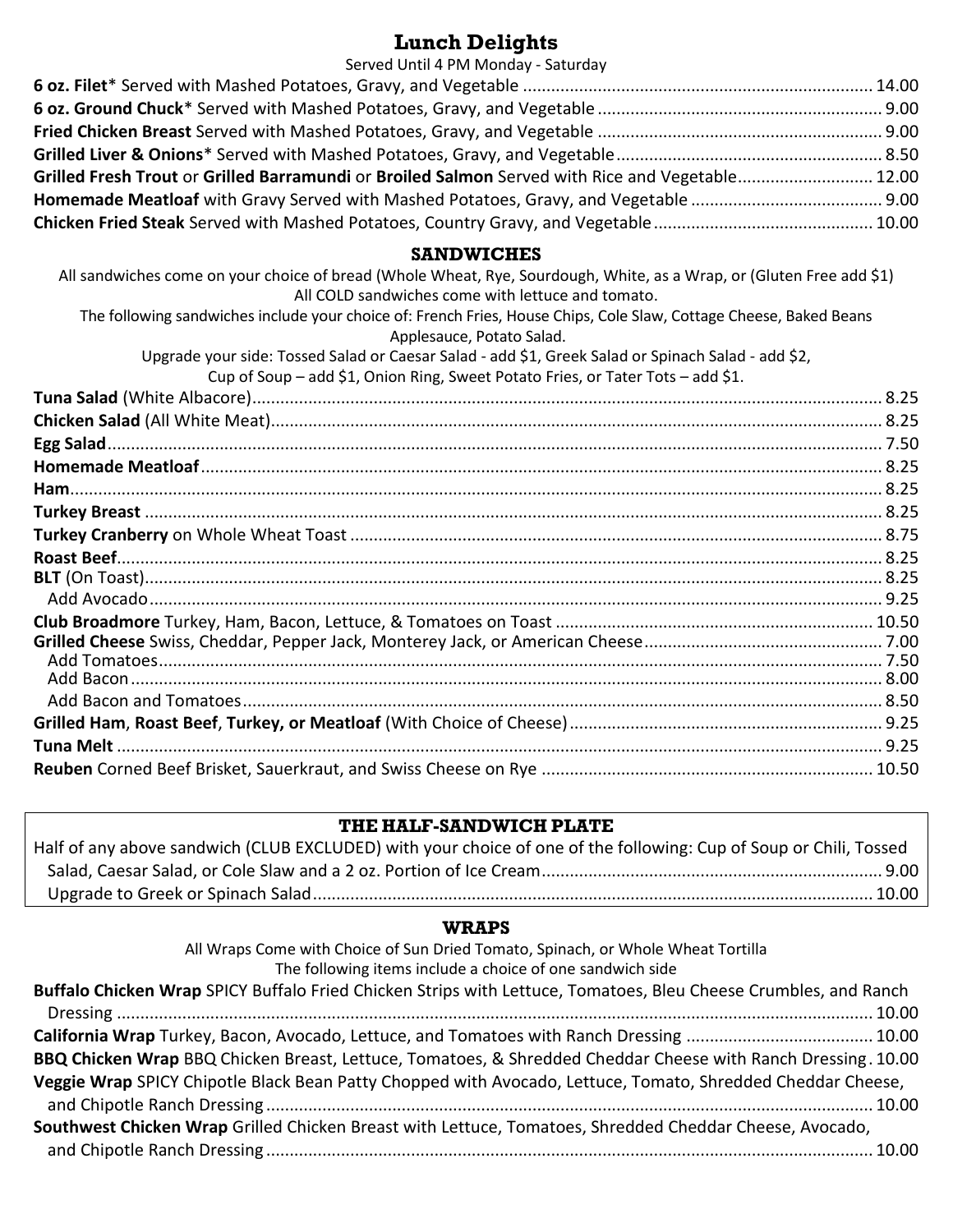# **SIGNATURE SANDWICHES, BURGERS\* AND MORE**

The following items include your choice of one: French Fries, House Chips, Cole Slaw, Cottage Cheese, Baked Beans, Applesauce, Potato Salad. Upgrade your side: Tossed or Caesar Salad – Add \$1, Greek or Spinach Salad – add \$2, Cup of Soup add \$1, Onion Rings, Sweet Potato Fries, or Tater Tots add \$1

| The McCormick Ranch Melt Grilled Chicken Breast, Bacon, Avocado, Jack Cheese, and Tomato, Topped with      |       |
|------------------------------------------------------------------------------------------------------------|-------|
|                                                                                                            |       |
| The Rachel Corned Beef Brisket, Coleslaw, Swiss, and Thousand Island Dressing on Grilled Rye Bread 10.50   |       |
| Spicy Turkey Melt Sliced Turkey Breast, Avocado, Jalapeños, Tomatoes, and Pepper Jack Cheese on Grilled    |       |
|                                                                                                            |       |
| Hi-Boy Two 4 oz. Burger Patties with American Cheese, Chopped Grilled Onions, Pickles, and Thousand Island |       |
|                                                                                                            | 11.00 |
| The Hot Mess Burger Two 4 oz. Burger Patties Topped with Pepper Jack Cheese, Bacon, and a Chipotle Ranch   |       |
|                                                                                                            |       |
| Western Burger 6 oz. Burger Topped with Cheddar Cheese, BBQ Sauce, Bacon, and an Onion Ring 11.00          |       |
| Texas Burger Two 4 oz. Burger Patties with Cheddar Cheese, Bacon, Green Chiles, BBQ Sauce & Chipotle Ranch |       |
|                                                                                                            | 12.00 |
| Everything Burger 6 oz. Burger with Cheddar Cheese, Grilled Onions, Grilled Mushrooms, Jalapeños, Bacon,   |       |
|                                                                                                            |       |
|                                                                                                            |       |
|                                                                                                            |       |
|                                                                                                            |       |
|                                                                                                            |       |
|                                                                                                            |       |
|                                                                                                            |       |
|                                                                                                            |       |

## **BUILD YOUR OWN BURGER**

**4 oz Hand Pattied Beef Burger** (Garden Burger also available) Served on a Whole Wheat Bun ............................... 8.00 **6 oz Hand Pattied Beef Burger** (SPICY Chipotle Black Bean Burger also available) Served on a Sesame Bun ........... 9.00 **1/2 lb Hand Pattied Beef Burger** (Turkey Burger also available) Served on a Sesame Bun.................................... 10.00

### **Add any of these items for .50 each**

| <b>Cheese</b>                                            | <b>Onion Ring</b>           |
|----------------------------------------------------------|-----------------------------|
| (American, Cheddar, Pepper Jack, Monterey Jack or Swiss) | Jalapeños                   |
| <b>Sautéed Mushrooms</b>                                 | <b>Green Chiles</b>         |
| <b>Grilled Onions</b>                                    |                             |
| Add any of these items for 1.00 each                     |                             |
| <b>Bacon</b>                                             | <b>Bleu Cheese Crumbles</b> |
| Avocado                                                  | <b>Goat Cheese</b>          |
|                                                          | <b>Chili</b>                |
|                                                          |                             |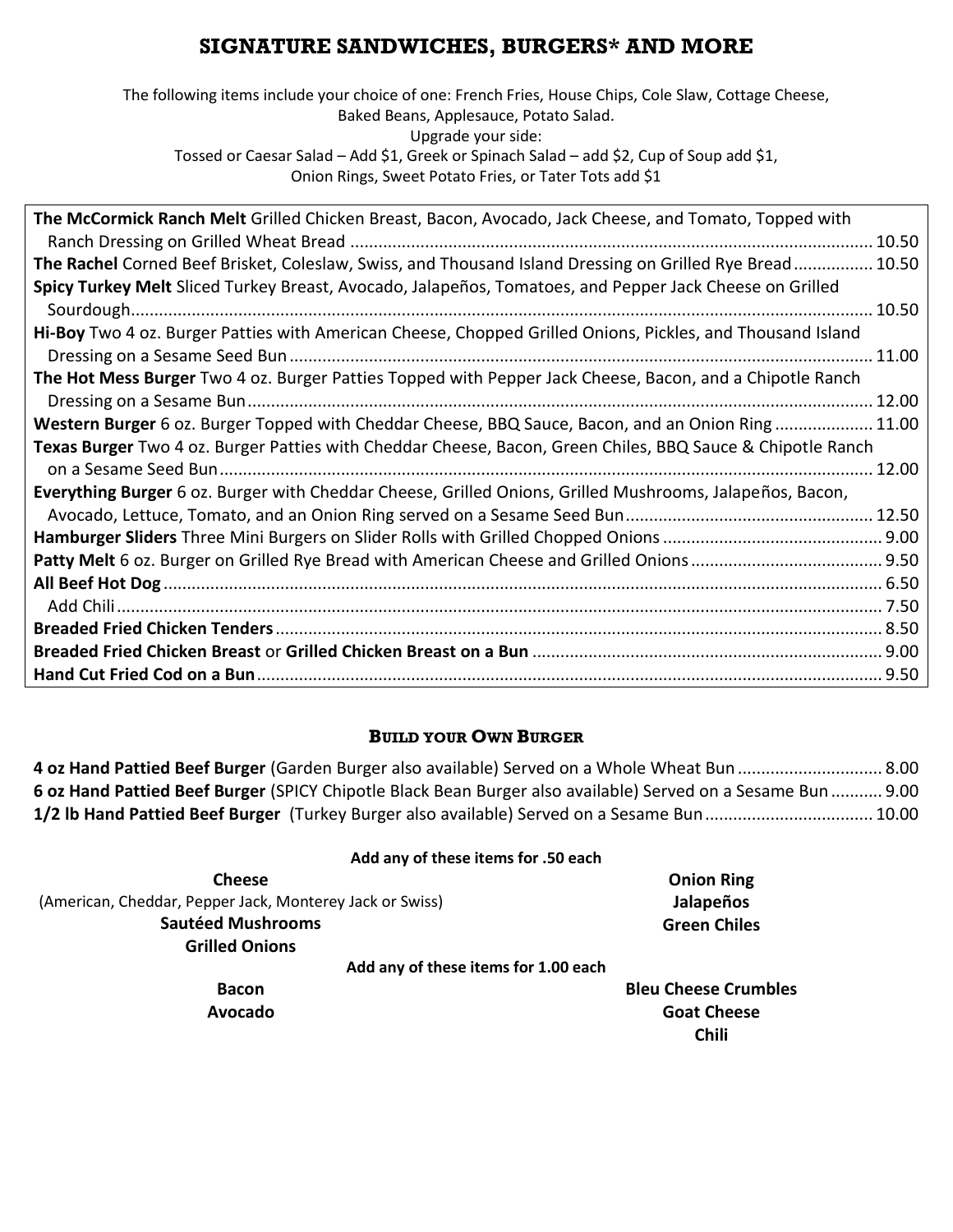## **DINNER MENU**

Served After 4 PM and ALL DAY Sunday

| Above dinners come with a vegetable, and your choice of two side items listed below |  |
|-------------------------------------------------------------------------------------|--|

### **SIDES**

- 1. Soup or Salad
- 2. Cole Slaw
- 3. Cottage Cheese
- 4. Applesauce
- 5. Mashed Potatoes & Gravy 6. French Fries 7. Baked Potato (After 4 PM) 8. Rice 9. Ice Cream
- 10. Coffee or Tea 11. Greek or Spinach Salad (\$2 extra)
- 12. Rice or Bread Pudding
- 13. Homemade Pie (\$1 extra)

## **ALA CARTE SIDES**

| Dinner Salad or Small Caesar Salad  3.50 |  |
|------------------------------------------|--|
|                                          |  |
| Sweet Potato Fries or Tater Tots  4.00   |  |
|                                          |  |
|                                          |  |
|                                          |  |
|                                          |  |
|                                          |  |
|                                          |  |

## **BEVERAGES**

| Lg. Fresh Squeezed Orange Juice 4.00  |  |
|---------------------------------------|--|
| Sm. Fresh Squeezed Orange Juice  2.75 |  |
|                                       |  |
|                                       |  |
| Liter TO-GO Teas or Soft Drinks 3.75  |  |
| Add Chocolate or Cherry Syrup  .50    |  |
|                                       |  |
|                                       |  |

| Lg. Juice V8, apple, grapefruit, or cranberry 3.00 |  |
|----------------------------------------------------|--|
|                                                    |  |
| Milkshakes with whipped cream  5.00                |  |
|                                                    |  |
| Hot Chocolate with whipped cream  3.00             |  |
|                                                    |  |